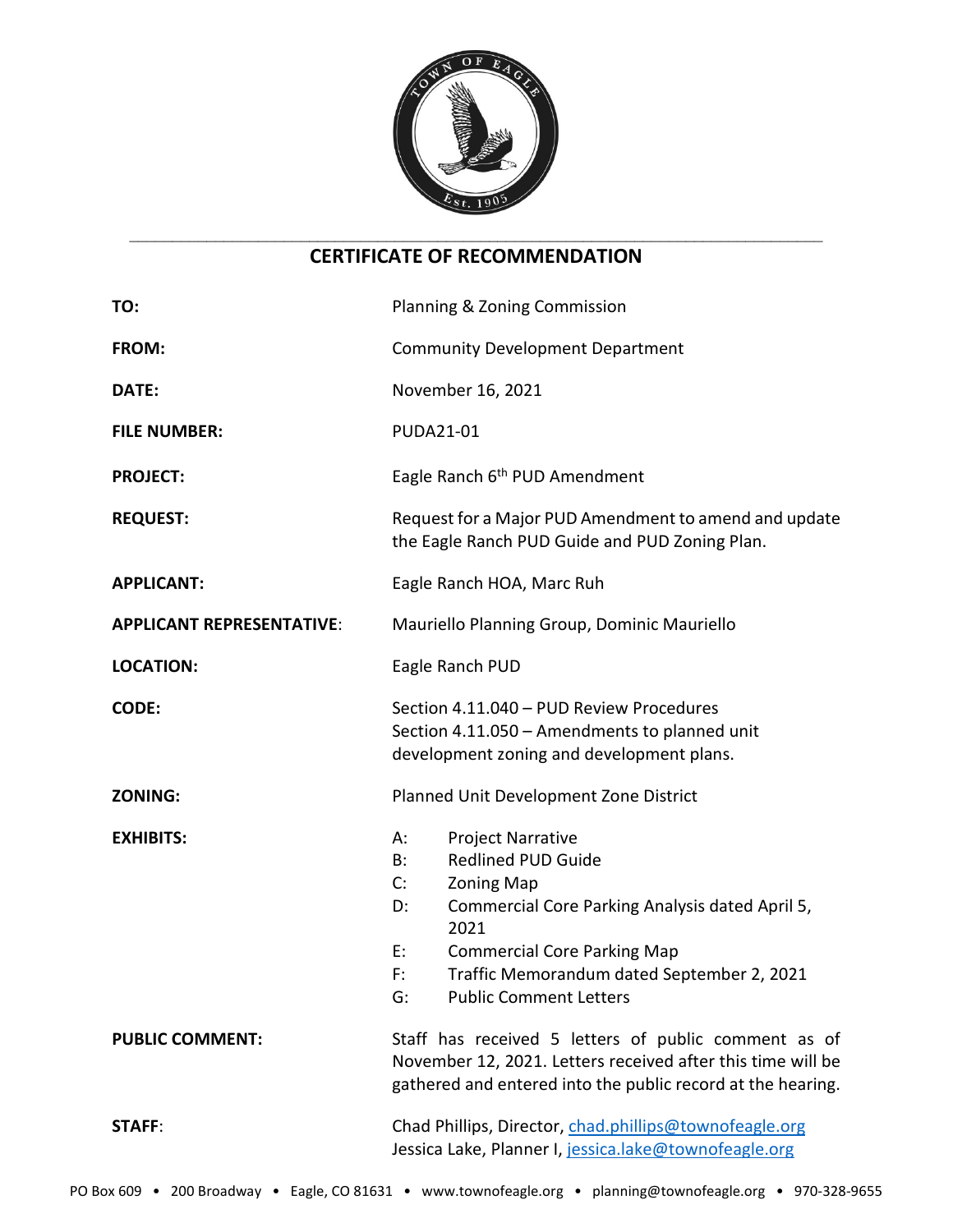#### **INTRODUCTION**

The Eagle Ranch Homeowner's Association has submitted an application requesting to amend and update the 5<sup>th</sup> PUD Guide. The application includes a comprehensive update to Eagle Ranch's PUD Guide in order to reflect the many changes over the past 20 years from the original inception of the planned unit development. In all previous iterations of the PUD Guide, densities were laid out by neighborhood and planning parcels, and the commercial area planning area was challenging to differentiate from the residential neighborhoods surrounding it. As the Town is responsible for enforcing this document, staff has reviewed all the changes through the lens of ease of use and enforceability. One of the primary changes included in this application is to the Eagle Ranch PUD Zoning Plan (Zoning Map), which has been updated to better reflect current and future build-out of Eagle Ranch. This is the first change to the Zoning Map in Eagle Ranch's 20-year history. The map that staff has had to rely on is very difficult to read and interpret.



Original Zoning Map **Proposed Zoning Map** 

Another primary request of this application is an increase in the residential density allowed in the PUD. Currently, Eagle Ranch is able to build up to 1,295 dwelling units (accessory dwelling units (ADU's) are not counted towards density). The HOA is requesting to add 100 dwelling units in the commercial core. With the current number of dwelling units allowed (1,295), no additional residential density could be added to the Commercial Core. There are two vacant lots in the Commercial Core, one of those has a development permit attached to it (both are highlighted in the image below). Increasing the density to allow for additional residential could allow these lots to develop as mixed use projects. The increased density proposed would also allow for one- or two-story buildings along Capitol and Sylvan Lake to add residential units to a second or third floor.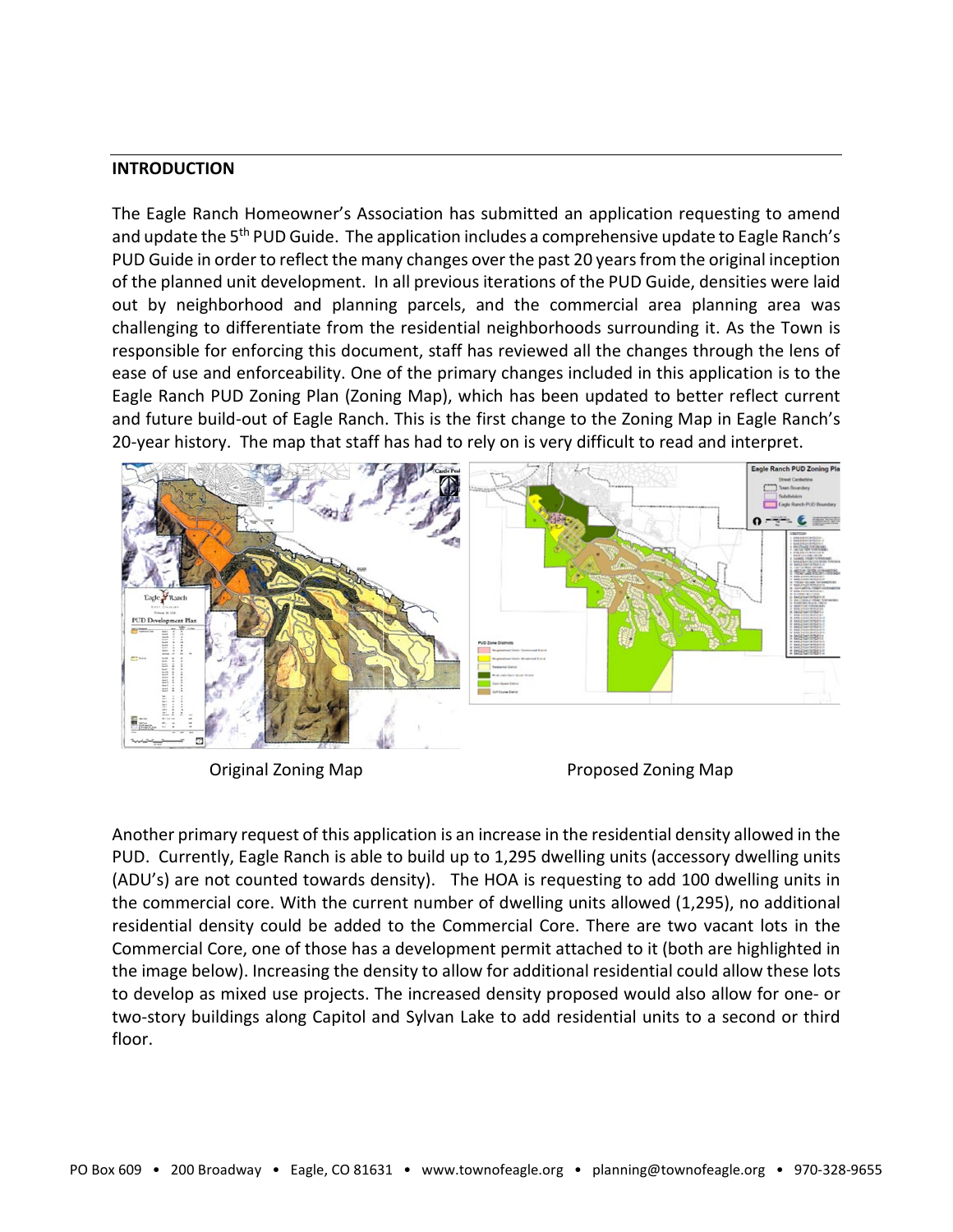

GIS – Eagle Ranch Commercial Core

The rest of the changes included in this  $6<sup>th</sup>$  PUD amendment are largely housekeeping items and it is hoped that the changes made will improve clarity and aid with enforcement of the zoning regulations.

- Definitions
	- $\circ$  Accessory Apartments expanded definition (previously only included in the permitted use section). Accessory Apartments are proposed to increase in size from 700 sf to 850 sf, are to be kept as "a complete, separate housekeeping unit", the owner shall occupy at least one of the units on the lot, and they shall not be leased for periods of less than 28 days.
	- o Bed and Breakfast revised definition
	- $\circ$  Building Height new to this section
	- o Floor area new to this section
	- $\circ$  Floor area, net new to this section
	- o Hotel, Motel and Lodge revised definition
	- o Planning Parcels revised to adhere to revised Zoning Map
	- $\circ$  Seating area new to this section
- PUD Zone Districts revised to align with the revised Zoning Map and provide the DRB and Town Staff with improved direction regarding uses.
	- Staff has included a condition of approval to change "Town of Eagle Town Manager (or assigns)" to "Town of Eagle Community Development Director (or assigns)".
	- o Neighborhood Center / Uses by Right / Special Uses / Minimum Building Setback Requirements – revised to align with Zoning Map.
	- o Maximum Building Height revised to allow for buildings of up to 40' and a maximum of 3-stories in the Commercial Core.
	- o Maximum Lot Coverage revised to remove landscape requirements for the Commercial Core and allow the Design Review Board (DRB) to approve and enforce landscaping on a case-by-case basis.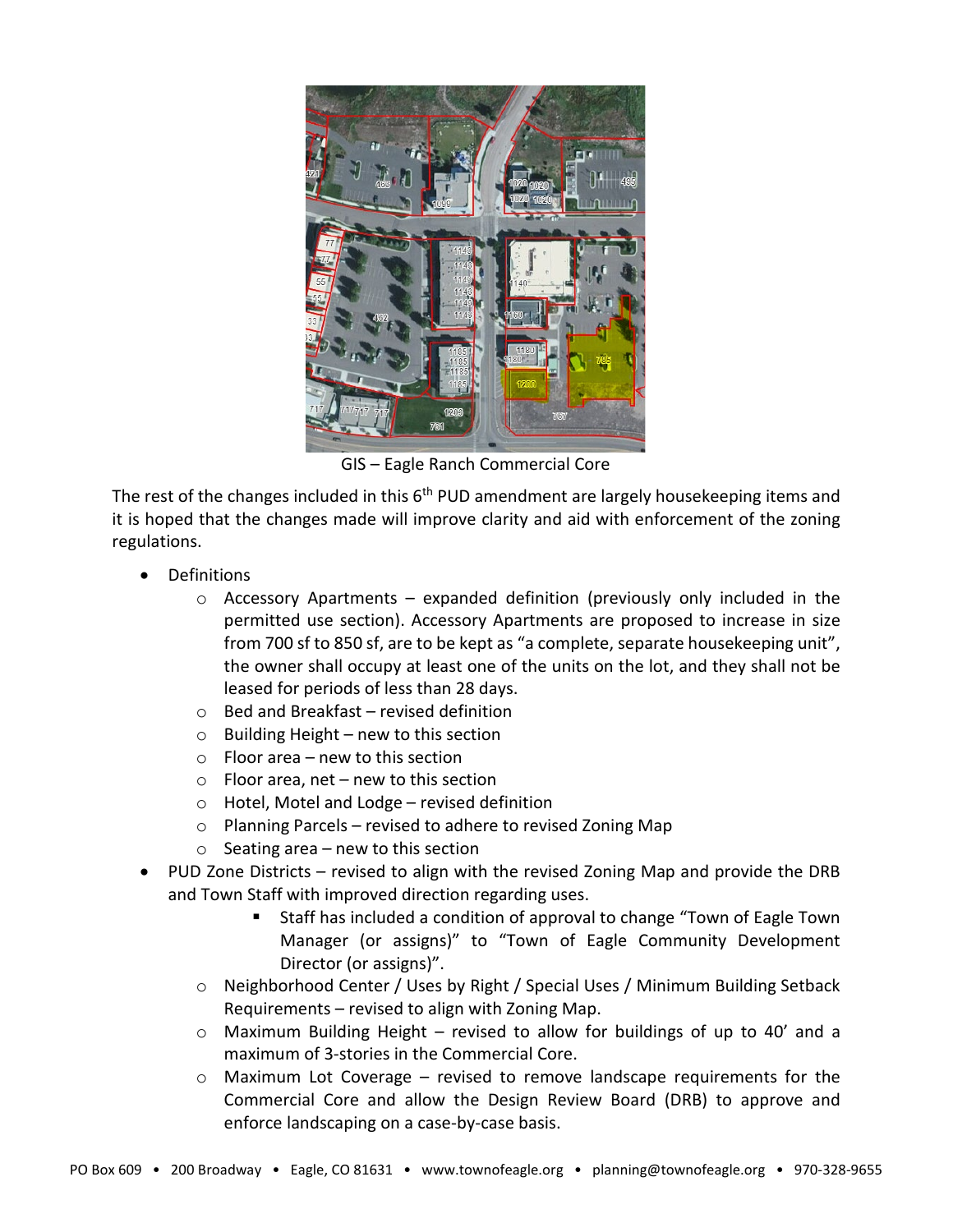- $\circ$  Maximum Density revised to reflect requested density increase for Commercial Core.
- $\circ$  Neighborhood Center Residential District new district added for increased clarity. This neighborhood is built-out and no new residential is to be added.
- $\circ$  Residential Districts planning parcels have been removed to align with the Zoning Map. These neighborhoods make up the rest of the PUD's residential neighborhoods not included in the Neighborhood Center Residential District, some vacant lots are still available, but all residential is accounted for in these neighborhoods.
- $\circ$  Building Envelopes these still pertain to the same areas as they did before, they now reference plats rather than planning parcels.
- $\circ$  Ridgeline Visibility this section has been removed.
- Recreation Open Space District / Open Space District / Golf Course District revised to align with Zoning Map.
- Open Space District Special Events added as a use by right.
- Density Control and Water Rights Dedication Eagle Ranch is requesting that payment of water rights for the additional 100 dwelling units proposed be deferred until time of building permit application – this is a request that Town Council will need to consider and provide direction to the Town Manager, as per Sections 12.26.030 and 12.06.050 of the Municipal Code.
- Parking Rules and Requirements parking has been re-evaluated and a new matrix is proposed. Based on the analysis provided by the applicant representative and review by Town Staff, the updated reduction in parking requirements should be adequate to provide for current and future development in the Commercial Core, based on a shared use system.
- Minor Modifications updated to provide review standards.

## **ISSUES FOR DISCUSSION**

- 1. Accessory Apartments have increased in maximum allowable size and additional clarity added regarding the owner-occupied clause. Staff is unsure how the 28-day minimum lease term would be enforced by the Town and has included a condition of approval to remove this. Does the Commission have any concerns, comments, or questions with the proposed changes or with Staff's condition of approval? Does the Commission think that the definition of measurement should align with the new Town language for ADU's?
- 2. Does the Commission have any concerns that the increased residential density will add undo congestion to the Commercial Core?
- 3. The applicant has provided an analysis of the Parking Rules and Requirements, does the Commission have concerns about the proposed matrix?
- 4. Should a definition for Special Events be provided? Special Events has been added as a "use by right" in the Open Space District. Does the Commission think that we should have a definition of what types of events could occur and if so, should there be any parameters included?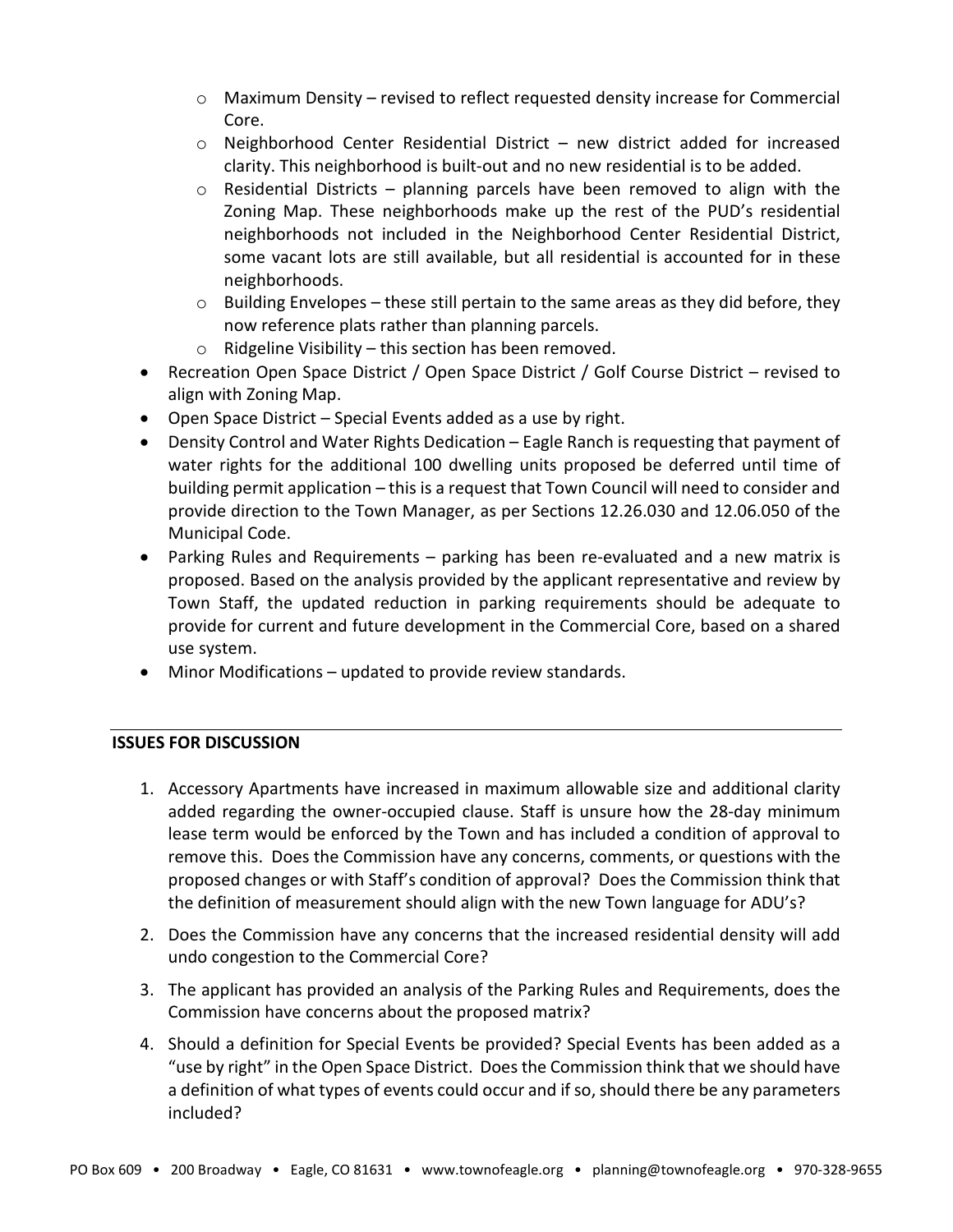#### **CONDITIONS FOR AMENDMENTS TO PLANNED UNIT DEVELOPMENTS**

#### **[SECTION 4.11.050.A.1-6:](https://library.municode.com/co/eagle/codes/code_of_ordinances?nodeId=COOR_TIT4LAUSDECO_CH4.11PLUNDE_S4.11.050AMPLUNDEZODEPL)**

*CONDITION #1: The proposed amendment is consistent with the efficient development and preservation of the entire planned unit development.*

**Staff Comment: The proposed amendment contains many changes that, in staff's opinion, enhance the clarity of the document and reduce interpretation and inconsistencies. Clarified responsibilities between Town Staff and the Eagle Ranch DRB should lead to more efficient development on the remaining lots in both the Commercial Core and the Residential Districts. The existing landscaping and parking requirements for the Commercial Core are working as prohibitors to development and re-development of lots and buildings in this neighborhood. The proposed revisions seek to address these concerns and propose a new way of looking at parking in this mixed-use area of Eagle Ranch, as well as acknowledging that landscaping is largely complete. Staff believes that all of the changes proposed are consistent with efficient development and preservation of the planned unit development.**

*CONDITION #2: The proposed amendment does not affect in a substantially adverse manner either the enjoyment of land abutting upon, adjoining or across a street from the planned unit development or the public interest.*

**Staff Comment: This amendment revises the Zoning Map to provide greater clarity and separate the Commercial Core mixed use area from the Neighborhood Center residential area. The amendment also proposes an increased density of 100 residential dwelling units in the Commercial Core, the open space dedicated to the Town remains the same. This amendment should not have an adverse effect on the land abutting, adjoining or across the street from Eagle Ranch. While this amendment allows for the creation of 100 new units, it is extremely unlikely that this will occur quickly; it is believed that some existing buildings may decide over time to increase from one or two-stories to two or three-stories, but as of today, there are have been no applications submitted to the DRB for increased height in the Commercial Core. Existing buildings in the Commercial Core currently range from roughly 20 ft to 35 ft; it is possible under the current standards that several buildings could have re-developed and added height, however this has not happened. It is also possible that the current density, parking and landscaping requirements have been prohibitors to property owners interested in building up. While the addition of new residential units will have an effect on parking and traffic, the Parking Analysis and Traffic Memo's submitted with this application have been reviewed by staff and we are comfortable with the assertions made. The existing parking lots and on-street parking provide enough spaces to accommodate the increase in residential density in this area. As development is likely to take place over a long period of time, like build-out in Eagle Ranch has overall, staff does not find that this amendment effects the public interest in a substantially adverse manner.** 

*CONDITION #3: The proposed amendment is not granted solely to confer a special benefit upon any person.*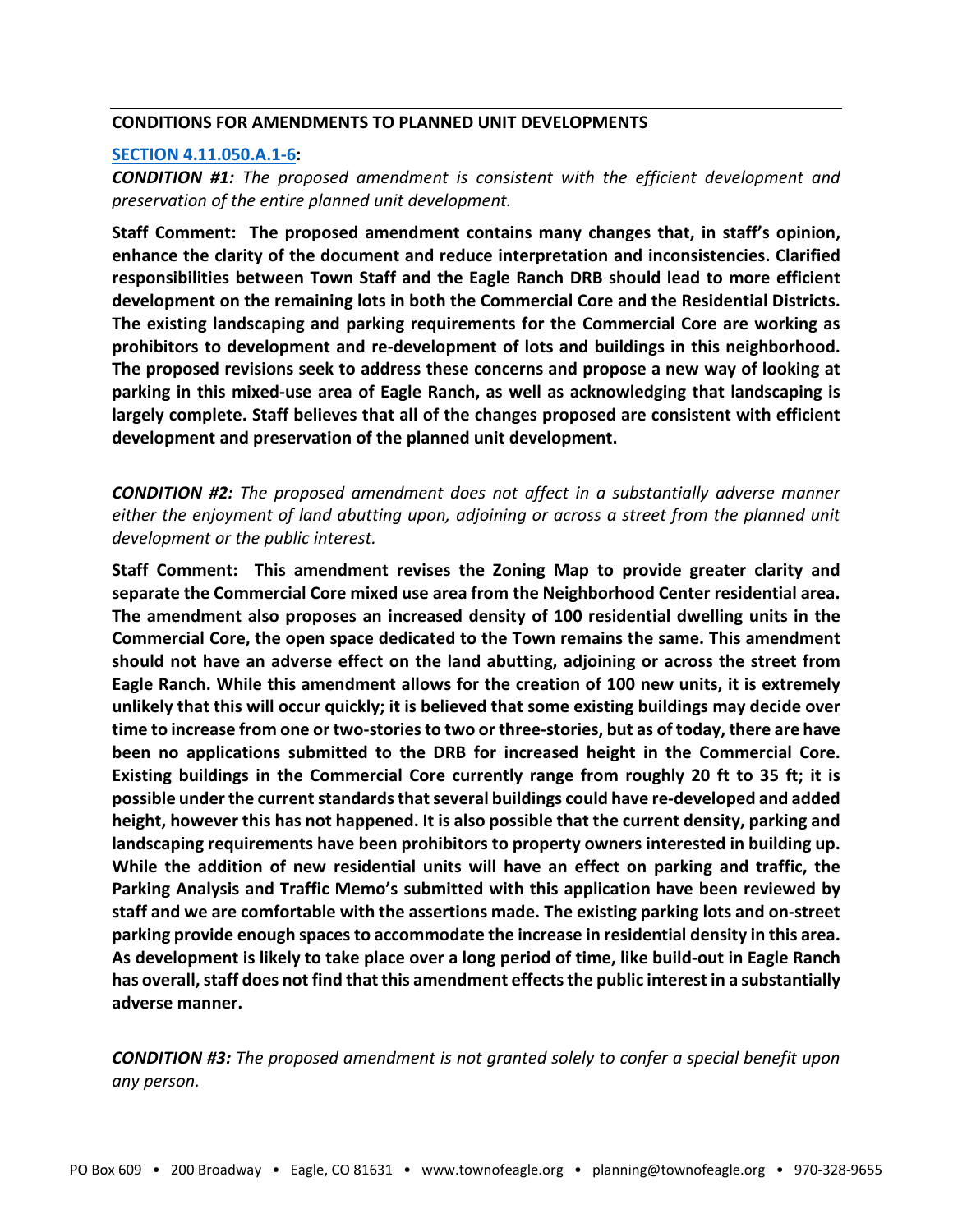**Staff Comment: The list of proposed changes included in this amendment is quite vast and the amendment will not confer a special benefit upon any person. Town Staff, the Eagle Ranch DRB and homeowner's benefit from the increased clarity proposed by this amendment. Developers and commercial property and building owners will benefit from the proposed increase in residential density in the Commercial Core.**

*CONDITION #4: The proposed amendment does not contain proposed uses that detract from other uses approved in the PUD.*

**Staff Comment: The proposed uses remain largely the same from previous amendments to the PUD Guide. Any changes to uses in this amendment are primarily for clarification purposes. Some uses currently considered to be Special Uses have been moved to Uses by Right, but with greater clarity attached to them. Staff believes this is an improvement over the current Guide, as it reduces process for uses that fit within the Commercial Core. Staff does not believe that any of the changes submitted detract from other uses approved in the PUD Guide.**

*CONDITION #5: The proposed amendment does not contain an open space plan that differs substantially in quantity or quality from that originally approved.*

**Staff Comment: The open space plan has not changed with this amendment and the open space in Eagle Ranch is the same in terms of quantity and quality as what was originally approved. The Open Space Manager has reviewed the documents submitted with this application and his comments have been incorporated into the attached redlined PUD Guide.**

*CONDITION #6: The proposed amendment contains street and utility plans that are coordinated with planned and/or existing streets and utilities for the remainder of the PUD.*

**Staff Comment: The proposed amendment does not contain any changes to street and utility plans. Eagle Ranch's streets and utilities are built-out and any future impacts are accounted for.**

#### **ANALYSIS OF THE 2020 ELEVATE EAGLE COMPREHENSIVE PLAN**

**[SECTION 4.11.050.D:](https://library.municode.com/co/eagle/codes/code_of_ordinances?nodeId=COOR_TIT4LAUSDECO_CH4.11PLUNDE_S4.11.050AMPLUNDEZODEPL)** *Review of PUD amendments.* Minor PUD Amendments shall be reviewed in the manner provided for minor development permit reviews, as contained in [Section](https://library.municode.com/co/eagle/codes/code_of_ordinances?nodeId=COOR_TIT4LAUSDECO_CH4.06DERE_S4.06.060MIDERE)  [4.06.060.](https://library.municode.com/co/eagle/codes/code_of_ordinances?nodeId=COOR_TIT4LAUSDECO_CH4.06DERE_S4.06.060MIDERE) Major PUD amendments shall be reviewed in the manner set forth for original PUD applications, as contained in [Section 4.11.040.](https://library.municode.com/co/eagle/codes/code_of_ordinances?nodeId=COOR_TIT4LAUSDECO_CH4.11PLUNDE_S4.11.040PUREPR)

**[SECTION 4.11.040.B.7.a.i:](https://library.municode.com/co/eagle/codes/code_of_ordinances?nodeId=COOR_TIT4LAUSDECO_CH4.11PLUNDE_S4.11.040PUREPR)** *Town Council review.* Approve the proposed PUD zoning plan, subject to any conditions it finds necessary to protect the public health, safety and welfare or to ensure compliance with the Town's regulations, goals, policies and plans.

Future Land Use Map (FLUM): The proposed Zoning Map more closely reflects the Elevate Eagle FLUM.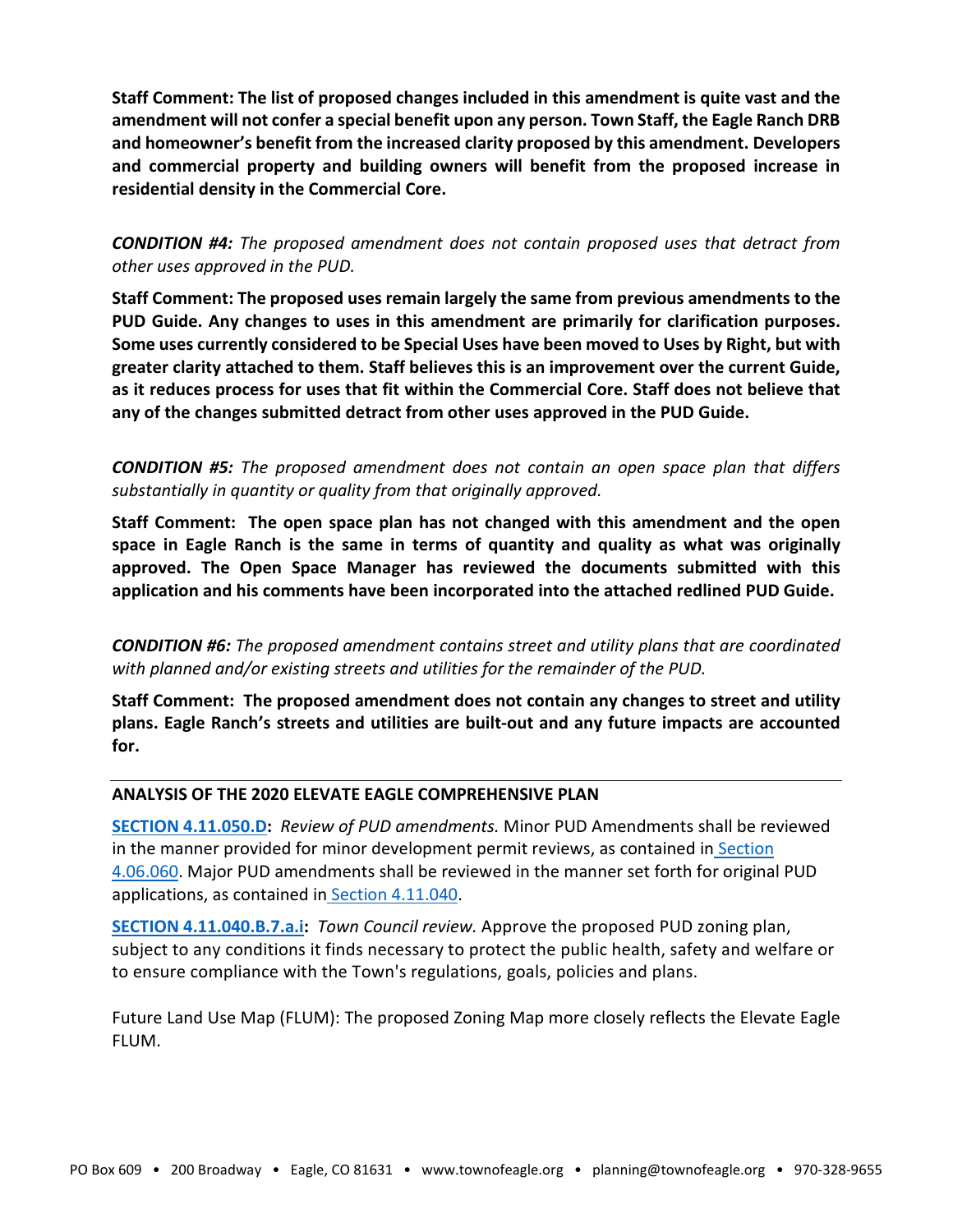



Elevate Eagle FLUM Eagle Ranch PUD Zoning Plan

Policy 1-1.1. *Ensure a healthy mix of housing types and densities (e.g. Single-family, duplex, multifamily, mixed use, and accessory dwelling units) to allow for greater diversity.*

Policy 1-1.3. *Stimulate the creation of workforce housing through town policies, incentives, and regulatory procedures. Collaborate with community partners and the private sector to expand the reach of Eagle's workforce housing efforts.*

Policy 1-2.6. *As development occurs, ensure the Town's overall mix of land uses remains aligned with community goals*.

Policy 1-2.8. *Encourage continued reinvestment in existing commercial areas*.

Policy 2-3.3. *Ensure new development builds upon and adds value to Eagle's unique community character through adherence to high quality standards of design and construction.* 

*b. Utilize infill and conservation-oriented development to accommodate growth while retaining open lands and protecting environmentally sensitive areas*.

Policy 2-5.3. *Support vertical mixed use, horizontal mixed use or a combination of mixed use patterns in appropriate areas (such as the Broadway Street extension into the River Corridor Sub Area). Minimize the extension of mixed-use areas away from the Town Center in order to promote Broadway Street as the heart of the community*.

**General Staff Comment: These policies generally speak to a diversity of housing types and how a downtown center should grow over time and that infill and re-development is beneficial to residents and businesses. The additional 100 units proposed in this amendment will contribute to additional mixed-use buildings, which will add to the housing mix. The proposed amendment also enables additional reinvestment in an existing commercial area as called for in Policy 1-2.8.** 

Policy 4-4.1. *Development should avoid natural hazards and impacts on environmentally sensitive and hazard-prone areas.*

*a. Discourage buildings or land disturbances on steep slopes, ridgelines and other hazard areas*.

**Staff Comment: The "Ridge Line Visibility" section in the PUD Guide is shown as deleted. This section of the PUD Guide deals more with the visibility of this area from Brush Creek Road rather than designating this area as environmentally sensitive or hazard prone. Staff does not view the removal of this section as being out of compliance with the plan.**

Policy 5-2.1. *Ensure adequate access to and appropriate mobility options within the Town. a. Improve circulation on US Highway 6/Grand Avenue.*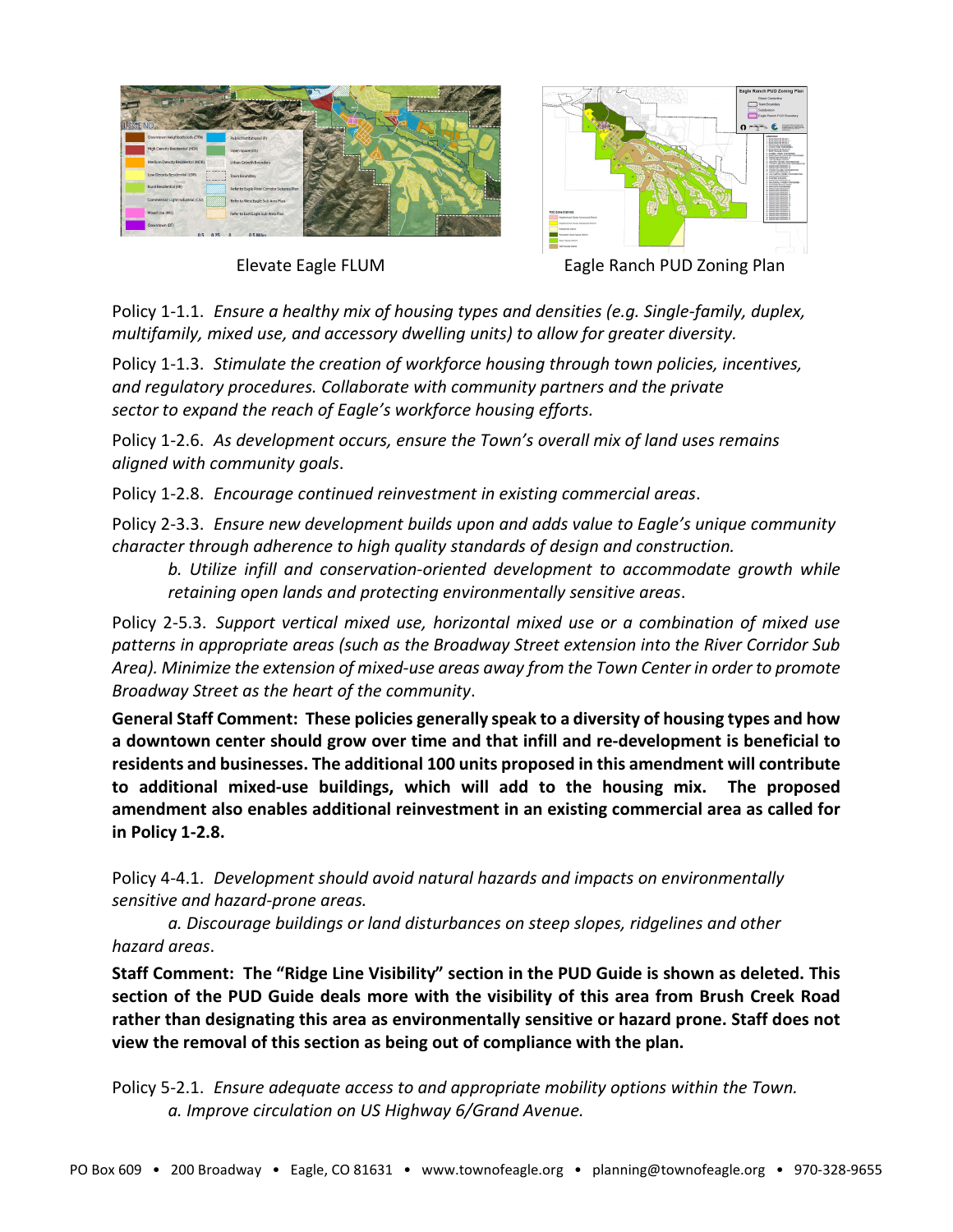*b. Design the vehicular network to anticipate future development and transportation needs.*

*c. Locate high traffic generating land uses close to collector and arterial roadways and transit centers*.

Policy 5-2.2. *Ensure streets effectively accommodate transit, bicycles, pedestrians and other transportation options as determined appropriate*.

Policy 5-3.3. *Encourage a compact development pattern*.

**General Staff Comment: The proposed amendment does not include additional parking or the addition of any new streets or paths but does propose an additional density of 100 dwelling units. The impact of additional residential units on parking and traffic is offset by a reduction in the overall allowed commercial square footage. These policies are complied with in that the future potential impacts have been studied and have been deemed to be sufficient for the proposed usage. Sidewalks and pedestrian paths are available throughout Eagle Ranch and new residents to the Commercial Core will likewise have access to these. The proposed amendment is in compliance with the policy to encourage a compact development patter.**

## **STAFF RECOMMENDATION**

Staff recommends APPROVAL WITH CONDITIONS of PUDA21-01 based on Conditions 1-6 of Section 4.11.050. of the Municipal Code.

\_\_\_\_\_\_\_\_\_\_\_\_\_\_\_\_\_\_\_\_\_\_\_\_\_\_\_\_\_\_\_\_\_\_\_\_\_\_\_\_\_\_\_\_\_\_\_\_\_\_\_\_\_\_\_\_\_\_\_\_\_\_\_\_\_\_\_\_\_\_\_\_\_\_\_

## **PLANNING AND ZONING COMMISSION POTENTIAL MOTIONS**

Below are the Planning and Zoning Commission options related to planned unit development amendment #PUDA21-01:

- 1. Recommend approval with no conditions.
- 2. Recommend approval with conditions.
- 3. Continue (table) the application: (Provide staff and the applicant detail regarding information needed for a decision.)
- 4. Recommend denial: (Cite all Code sections and/or Plan policies that resulted in motion for denial.)

#### **FINDINGS OF FACT**

That the application is in conformance with Section 4.11 of the Land Use and Development Code and with the Elevate Eagle Comprehensive Plan.